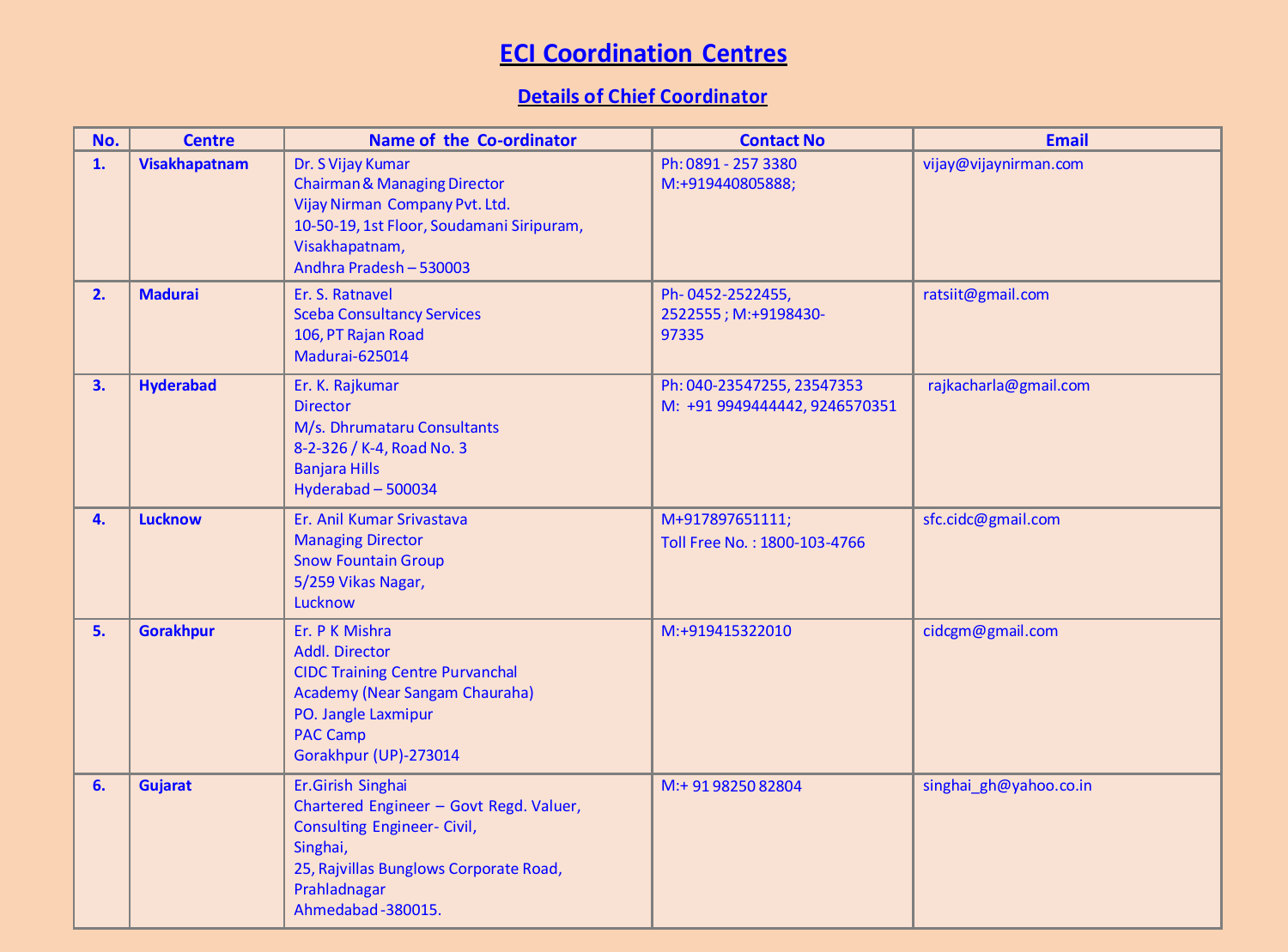| 7.             | <b>Nagpur</b>                                  | Dr. Surendra Manjrekar Chairman &<br><b>Managing Director</b><br><b>SUNANDA Speciality Coatings Pvt. Ltd.</b><br>Web: www.sunandaglobal.com                                                                                                                                                                                                                      | Ph: +91 22 2403 4130                                           | info@sunandaglobal.com                          |
|----------------|------------------------------------------------|------------------------------------------------------------------------------------------------------------------------------------------------------------------------------------------------------------------------------------------------------------------------------------------------------------------------------------------------------------------|----------------------------------------------------------------|-------------------------------------------------|
|                |                                                | Ms Minal Virendra Dehadrai<br>Advisor - Co-ordinator to MS, ECI & Director M/s<br>Aquades Structural Consultants Pvt. Ltd. B-403,<br>Hariram Residency,<br>402 Lft Khonde Marg,<br>Khare Town,<br>Dharampeth,<br>Nagpur 440 010                                                                                                                                  | $0:0712 - 2542726,$<br>2553577<br>M: 90960 51411<br>R: 2245150 | minal157@gmail.com                              |
| 8.             | Warangal /<br><b>Karimnagar</b><br>(Telangana) | Er Nalla Laxmaiah<br>Vastushilpi Associates,<br>H No 2-10-336, First Floor,<br>Jyothi Nagar,<br><b>Karimnagar</b>                                                                                                                                                                                                                                                | M9885444224                                                    | nlaxman4@gmail.com                              |
| 9 <sub>1</sub> | <b>Coimbatore</b>                              | <b>Prof N Sugabramam</b><br>41, Dhanalakshmi nagar,<br><b>Vilan Kurichi</b><br>Coimbatore<br><b>Tamilnadu</b>                                                                                                                                                                                                                                                    | M9003679629                                                    | sugabramamn@gmail.com                           |
| 10.            | Goa                                            | <b>Mr Samir Surlaker</b><br><b>Director</b><br><b>Assess Buildchem Private Limited</b><br>303 - 304, Vardhaman Chambers,<br>Sec - 17, Vashi,<br>Navi Mumbai - 400 703, India                                                                                                                                                                                     | Telefax +91 22 27896555<br>M + 91 98201 53593                  | ssbuildchem@yahoo.in<br>sunnysurlaker@gmail.com |
| 11.            | <b>Kokrajhar, Assam</b>                        | Dr Medalson Ronghang, Phd<br><b>Assistant Professor,</b><br><b>Civil Engineering Department &amp;</b><br><b>Training and Placement Officer</b><br>Coordinator-TEQIP-III, RUSA and Ishan Vikash<br>Nodal Officer-ECI (Local Chapter)<br><b>Bineswar Brahma Engineering College</b><br>Bijuleebari, P.O: Chandrapara Kokrajhar,<br><b>Assam PIN-783370 (India)</b> | M: +91-9085805488                                              | medalson@bbec.ac.in                             |